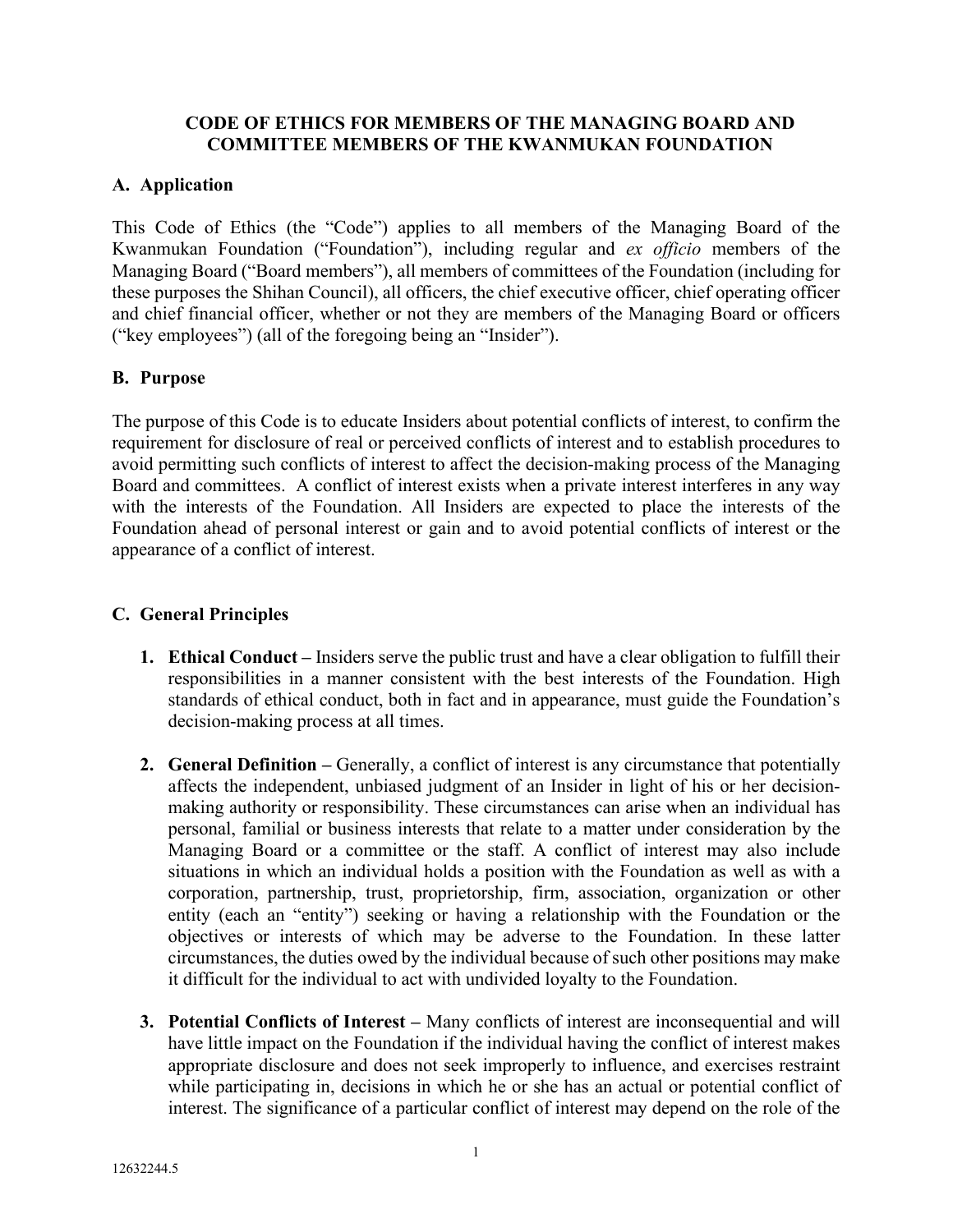Insider in the Foundation or another entity. An Insider's isolated abstention in a vote of the Board members or members of the committee may be relatively unimportant. In some cases, however, the Foundation can be disadvantaged by losing the participation of Insiders in important decisions. Therefore, Insiders should be particularly sensitive to situations in which they are offered senior leadership roles, e.g., positions as officers or members of key committees, in both the Foundation and entities which have regular and significant dealings with the Foundation.

# **D. Identifying Conflicts of Interest**

- **1. Presumed Conflict of Interest –** An Insider is considered to have a conflict of interest when the Insider or a "family member" (spouse, brother, sister, or lineal descendants or ancestors or the spouse of such descendants or ancestors), or any other family member or family member's spouse, if living in the same household as the Insider):
	- a. Has any personal, business or organizational interest or affiliation that is Foundationrelated, such as serving as a trustee, director, officer, employee or partner or owning greater than thirty-five percent (35%) of the voting stock or controlling interest in any entity that does business with the Foundation.
	- b. May receive a personal, business or organizational benefit apart from that conferred on the Foundation - from knowledge of confidential Foundation information, or from an action contemplated to be taken by the Foundation.

In analyzing any particular situation, the Insider, in addition to following the technical rules, should avoid any situation or relationship which, if known to the public, would have the appearance of impropriety or the potential to embarrass the Foundation.

**2. Questions and Process** – Any Insider who is uncertain whether he or she has a potential conflict of interest in any matter or who desires assistance in interpreting and construing the terms of this policy may seek advice from the Director of the Foundation. Any Insider may request that the determination of whether a conflict of interest exists be made by the Managing Board, which determination shall be final and conclusive. Consistent with the duty to disclose to the Foundation important relevant information known to an Insider, if an Insider perceives the existence of an actual or potential conflict of interest involving another Insider which has not been disclosed to the Managing Board or the affected committee, the Insider perceiving the existence of such actual or potential conflict shall immediately notify the Director.

# **E. Disclosure and Abstention from Voting.**

If an Insider has an actual or potential conflict of interest, such Insider shall abstain from voting on any matter that involves such actual or potential conflict of interest. In addition to the foregoing, an Insider should refrain from attempting to influence any decision of the Managing Board or committee or any member thereof on any matter which may involve an actual or potential conflict of interest for such Insider except under the following circumstances: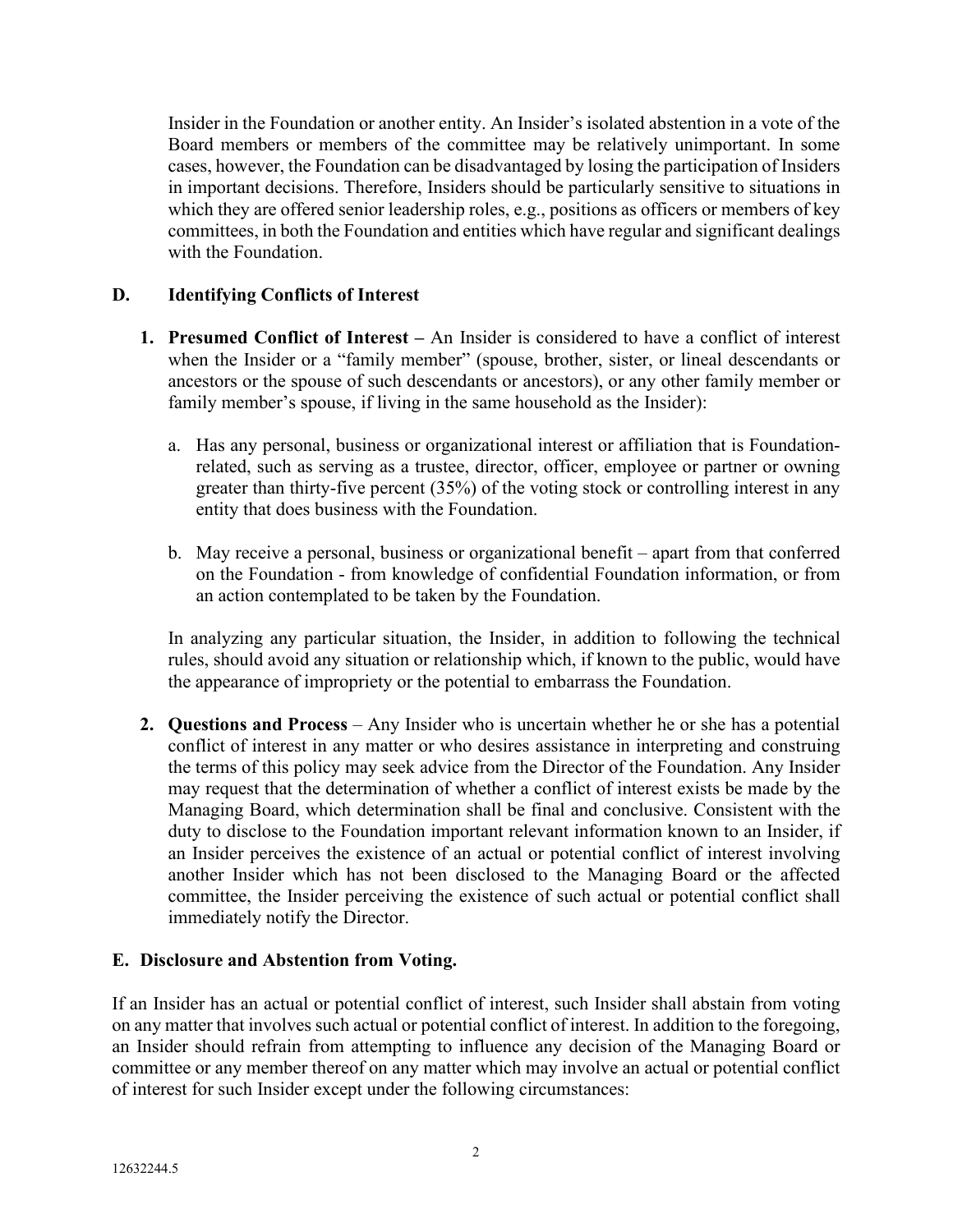- a. Board members or committee members may express their views at the Managing Board or committee meetings after disclosing at the time of such expression material facts giving rise to the actual or potential conflict of interest.
- b. Before any vote or other action taken on any matter in which an Insider has an actual or potential conflict of interest, the disinterested Board members or committee members shall be accorded an opportunity to discuss the matter outside of the presence of any Insiders who have an actual or potential conflict of interest and any votes shall be taken outside of the presence of any Insiders and no such Insiders shall be counted in determining the quorum for the meeting.
- c. The minutes of the meeting shall record the disclosure of the conflict of interest, the Insider's abstention from consideration of the matter and the determination, if made, that the transaction is in the Foundation's best interest.

# **F. Limitation on Gifts**

Insiders shall not knowingly receive any pecuniary gain or accept anything of value, including, without limitation, payments, gifts, loans or entertainment, from vendors, contractors, or other entities who have proposed or have existing business relationships with the Foundation, other than gifts of nominal value (\$75.00 or less).

### **G. Confidential Information**

An Insider must never use information received while serving the Foundation if the personal use of such information would be detrimental in any way to the Foundation. Insiders shall not share with third parties confidential information obtained in the course of their duties. This includes the briefing materials prepared in advance of meetings, minutes of meetings, or discussions which may occur at meetings.

#### **H. Implementation**

To implement this policy, Insiders will be expected to submit annual reports on forms prepared by the Foundation. All reports shall be maintained in confidence and access shall be limited to persons who have a reasonable need to know the contents thereof, except (1) when it is generally known or available to the public; (2) when, after consultation with the Insider, including members of committees that are not committees of the Managing Board, the Foundation's best interest would be served by disclosure; or (3) when the Insider desires to participate in any Managing Board or committee discussion or deliberation regarding any matter that is the subject of a conflict of interest, in which case, disclosure shall be a prerequisite to such participation. These reports will be collected and reviewed by a member(s) of the Managing Board selected by the Managing Board, and such member(s) shall advise the Managing Board of any material conflicts of interest disclosed. The Managing Board shall resolve any actual or potential conflicts of interest.